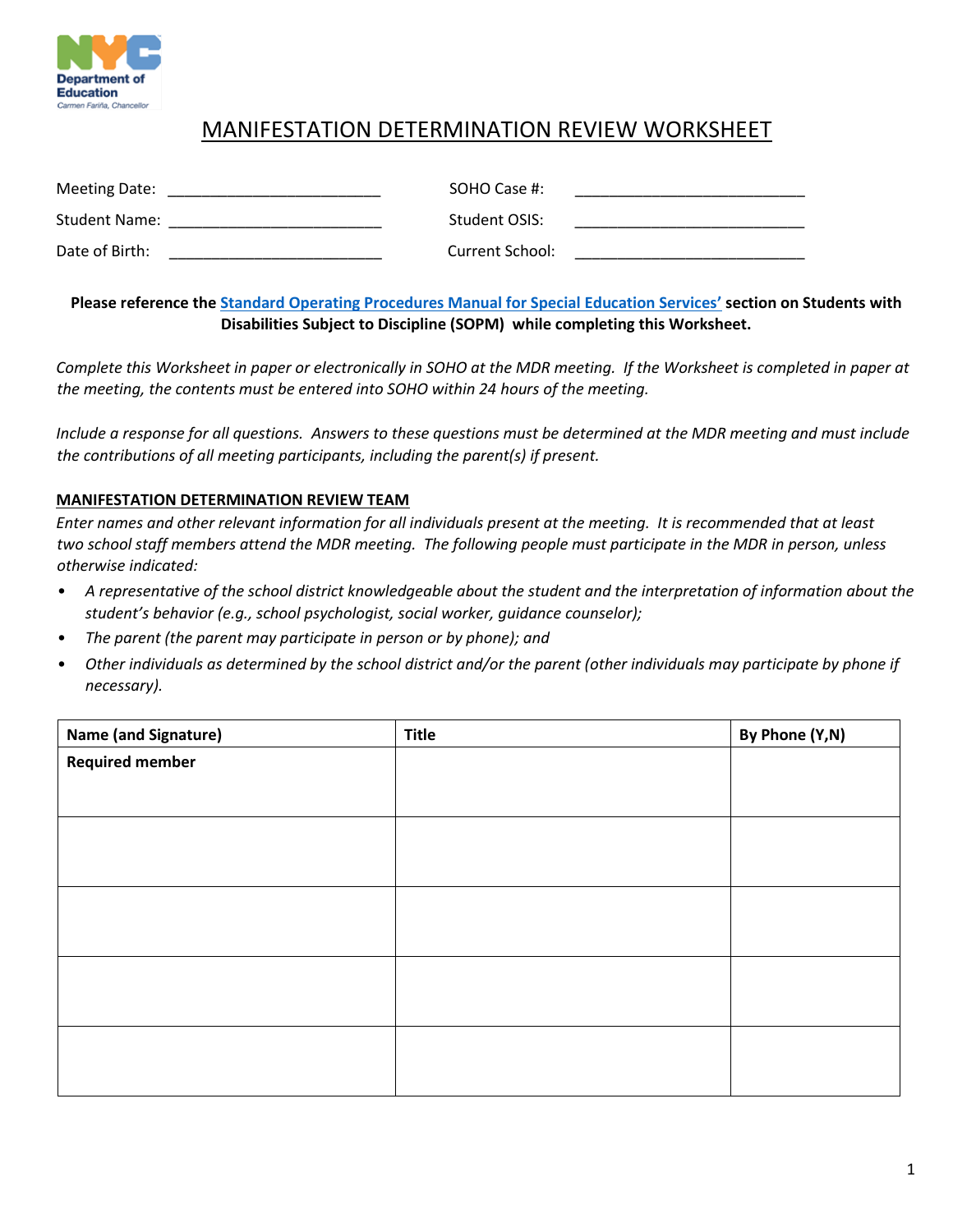

#### **WRITTEN NOTICE OF MEETING**

Date the school sent the SOHO notification of disciplinary action/MDR to the parent:

 ☐ Check here if Superintendent's Suspension (\*Hearing Office sends written notice of disciplinary action/MDR to parent. School must notify parent of any MDR scheduling changes.)

Notes about notice/parent participation:

#### **STUDENT'S DISABILITY AND BEHAVIORAL HISTORY**

file. This includes: the student's most current IEP or 504 Plan; special education evaluations; teacher observations; and if  *also consider any information provided by the parent and other relevant documents and information as determined by the Prior to discussing the incident, it is important for the MDR Team to discuss the student's disability and the extent to which it affects the student's behavior. In order to do this, the MDR Team must review all relevant information from the student's the student has one, the Functional Behavioral Assessment (FBA) and Behavioral Intervention Plan (BIP). The Team must school (e.g., OORS reports from prior incidents, report cards, etc.). The school must bring all of these documents to the meeting, if the student has them, unless the document provides no relevant information about the student's behavior.* 

1. Check here to indicate which documents were reviewed at the meeting. Discuss, review and consider each document. While reviewing the documents, focus on any behavioral concerns and triggers contained in the documents. This may include consideration of academic factors that are related to the student's behavior.

☐ **IEP/504 Plan (circle one)** - Date: \_\_\_\_\_\_\_\_\_\_\_\_\_\_\_\_\_\_\_

Disability classification: \_\_\_\_\_\_\_\_\_\_\_\_\_\_\_\_\_\_\_\_\_\_\_\_\_\_\_\_\_\_\_\_\_\_\_\_\_\_\_\_\_\_\_\_\_\_\_\_\_

Notes/Explanation: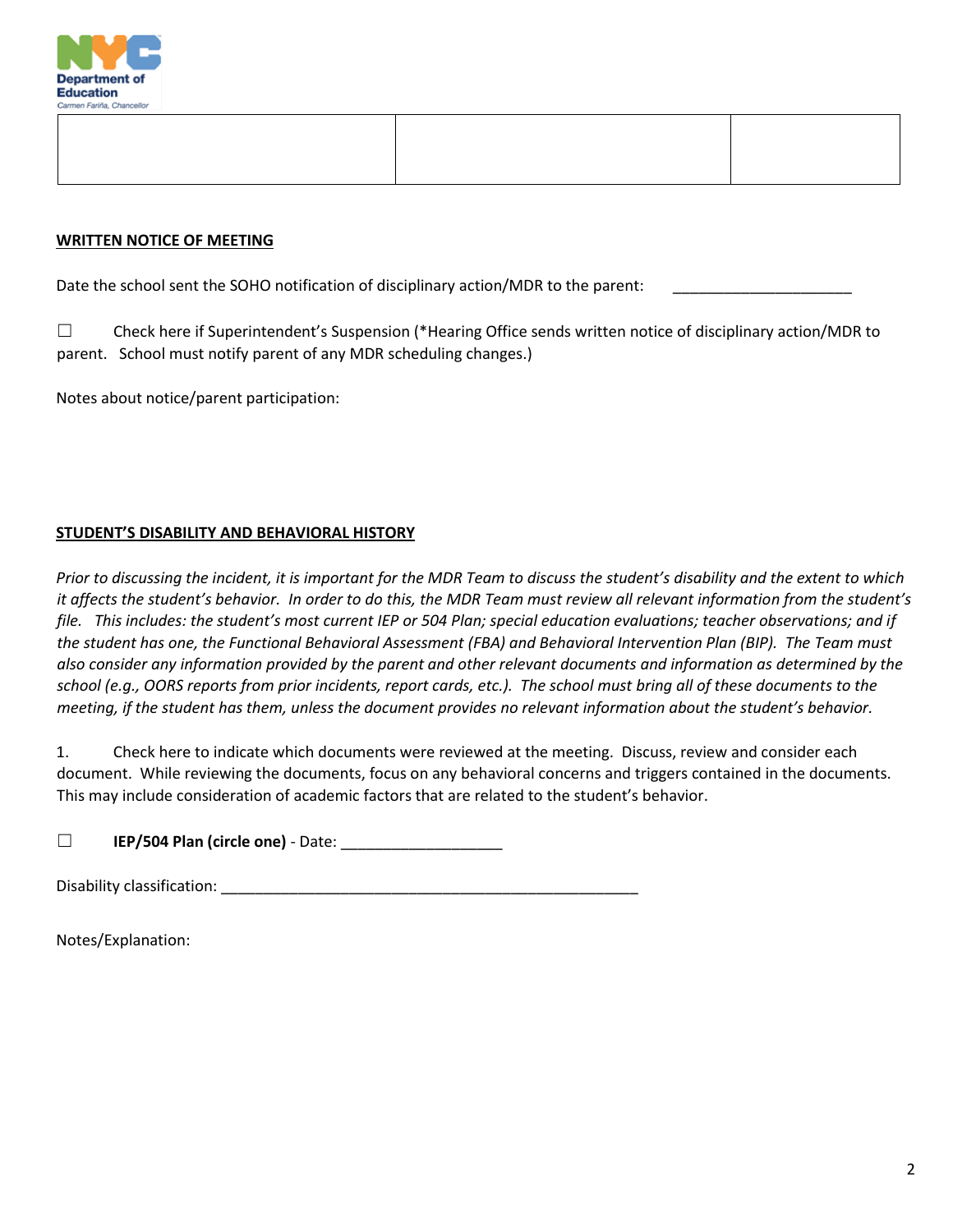

☐ **FBA** - Date: \_\_\_\_\_\_\_\_\_\_\_\_\_\_\_\_\_\_\_ Notes/Explanation:

☐ **BIP** - Date: \_\_\_\_\_\_\_\_\_\_\_\_\_\_\_\_\_\_\_ Notes/Explanation:

 \_\_\_\_\_\_\_\_\_\_\_\_\_\_\_\_\_\_\_ ☐ **Psycho-educational Report** - Date: Notes/Explanation:

☐ **Social History Report** - Date: \_\_\_\_\_\_\_\_\_\_\_\_\_\_\_\_\_\_\_ Notes/Explanation:

☐ **Written Teacher Observations** – Date(s): \_\_\_\_\_\_\_\_\_\_\_\_\_\_\_\_\_\_\_ Notes/Explanation:

□ Document(s) provided by the parent - Date: \_\_\_\_\_\_\_\_\_\_\_\_\_\_\_\_\_\_\_\_\_\_\_\_\_\_\_\_\_\_\_\_\_\_ Notes/Explanation: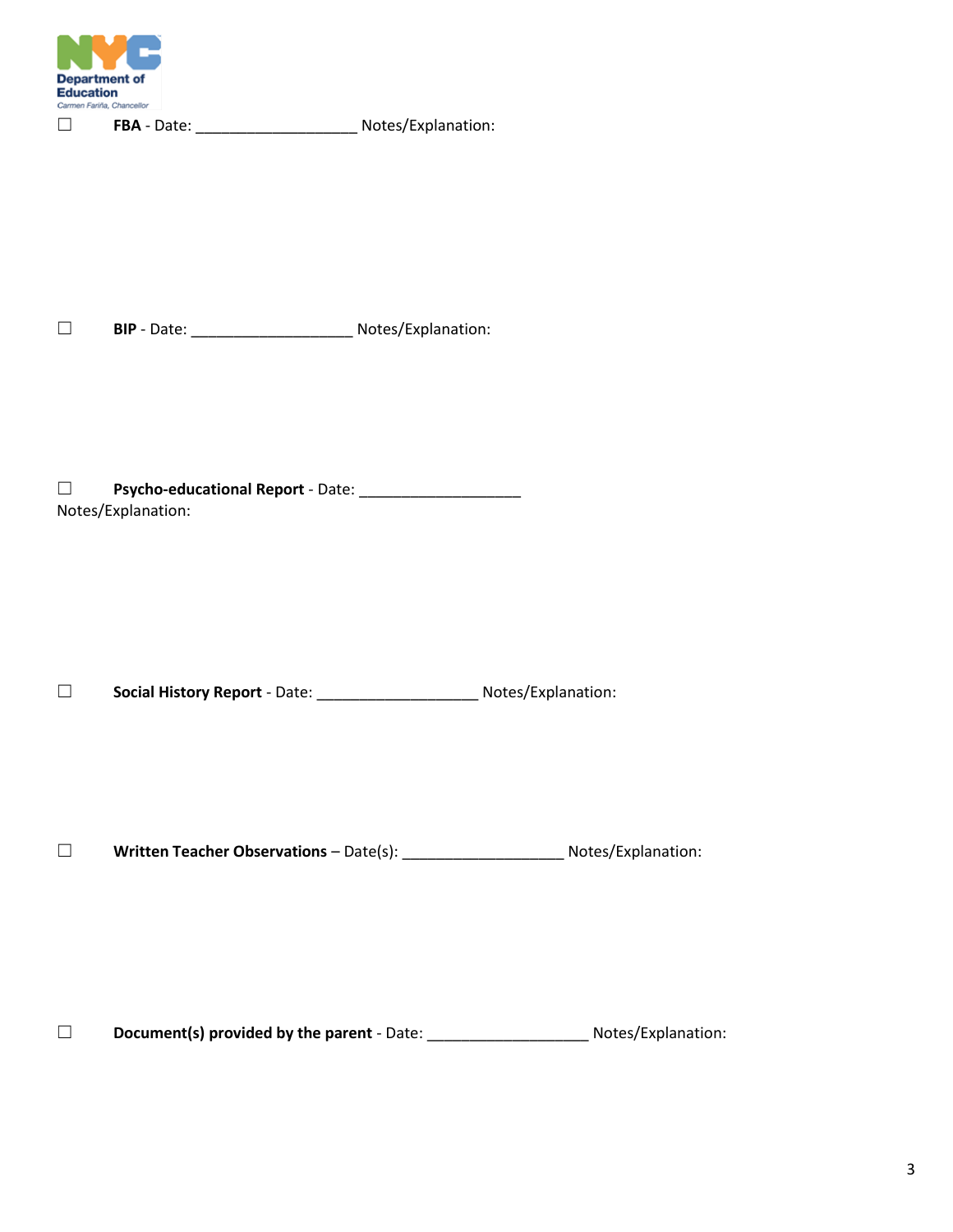

\_\_\_\_\_\_\_\_\_\_\_\_\_\_\_\_\_\_\_\_\_ ☐ **Other Documents** – Specify: Notes/Explanation:

2. Are there any behavioral concerns or observations about the student that are not contained in the above noted documents (e.g., narrative information provided by the parent, staff observations)? If so, describe these concerns/observations?

3. Based on your review of the documents and any other information about the students behavior that was discussed, describe the student's disability and how it affects the student's behavior (i.e., disability-related behavior). The Team must look beyond the disability classification and generalizations about the classification to discuss how the specific characteristics of the disability are evidenced with this student.

#### **INFORMATION ABOUT THE INCIDENT**

 *MDR Teams must review incident-related documents/information and discuss the student's behavior/* 

- *OORS Report and charges;*
- *Sustained charges or findings of fact, if available (for Superintendent's Suspensions)-*
- *Summary of principal's conference, if available (for Principal's Suspensions)-*
- *Notes from teacher conference or parent communication, if available (for Teacher Removals); and/or*
- *Other evidence, such as video, if it demonstrates information relevant to the MDR discussion.*

4. Describe the behavior and circumstances that resulted in the disciplinary action (e.g., where and when did the incident take place, how did other students and adults behave, the student's role, reaction and any immediate consequences).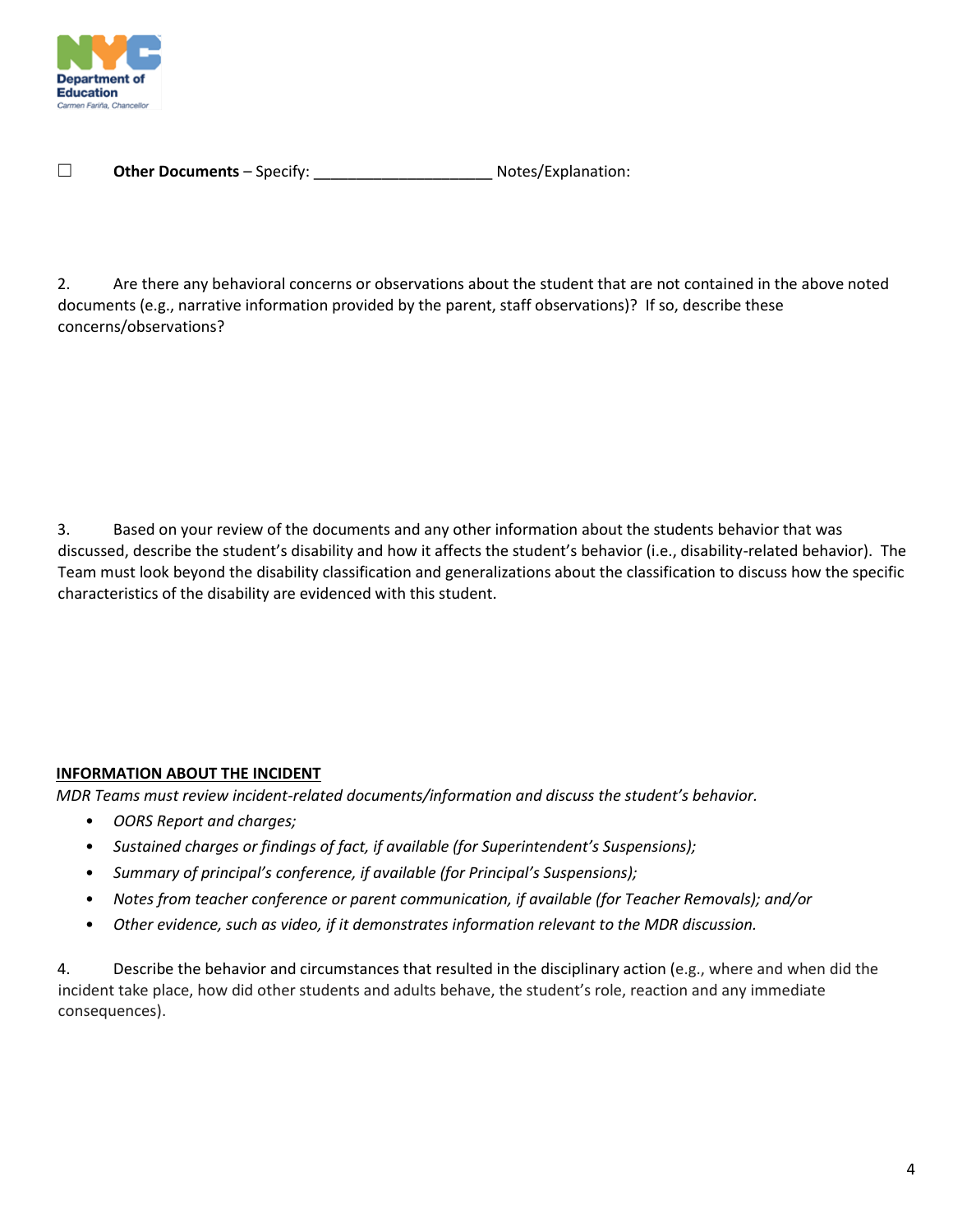

5. What prompted the student's behavior and what were the triggering events that led to the incident (e.g., what occurred immediately prior to the incident, motivation behind engaging in the behavior)?

#### **RELATIONSHIP BETWEEN DISABILITY AND INCIDENT**

*The Team must discuss the relationship between the disability and the incident to determine whether or not the incident*  was caused by or had a direct and substantial relationship to the student's disability. In answering these questions, the *Team must refer to documents and other observations discussed in Questions 1-3 when considering disability-related behaviors and triggering events.* 

6. How is the behavior that led to the incident similar to, or related to, the disability-related behaviors (see response to Question 3) that have previously been identified in the documents or other observations? Discuss whether and how, both (A) the triggering events and (B) the student behavior were related?

(A) Triggering Events:

(B) Student Behavior:

| Was the behavior (including triggering events) focused on in the current BIP the same behavior as the |  |                                   |  |
|-------------------------------------------------------------------------------------------------------|--|-----------------------------------|--|
| behavior that led to the incident in question?                                                        |  | YES $\Box$ NO $\Box$ N/A – NO BIP |  |

If you respond "Yes" to this question, you must answer "Yes" to Question 8.

## **relationship to the student's disability?** ☐ **YES** ☐ **NO**  8. **Was the behavior that led to the incident in question caused by or did it have a direct and substantial**

**Explain your response:**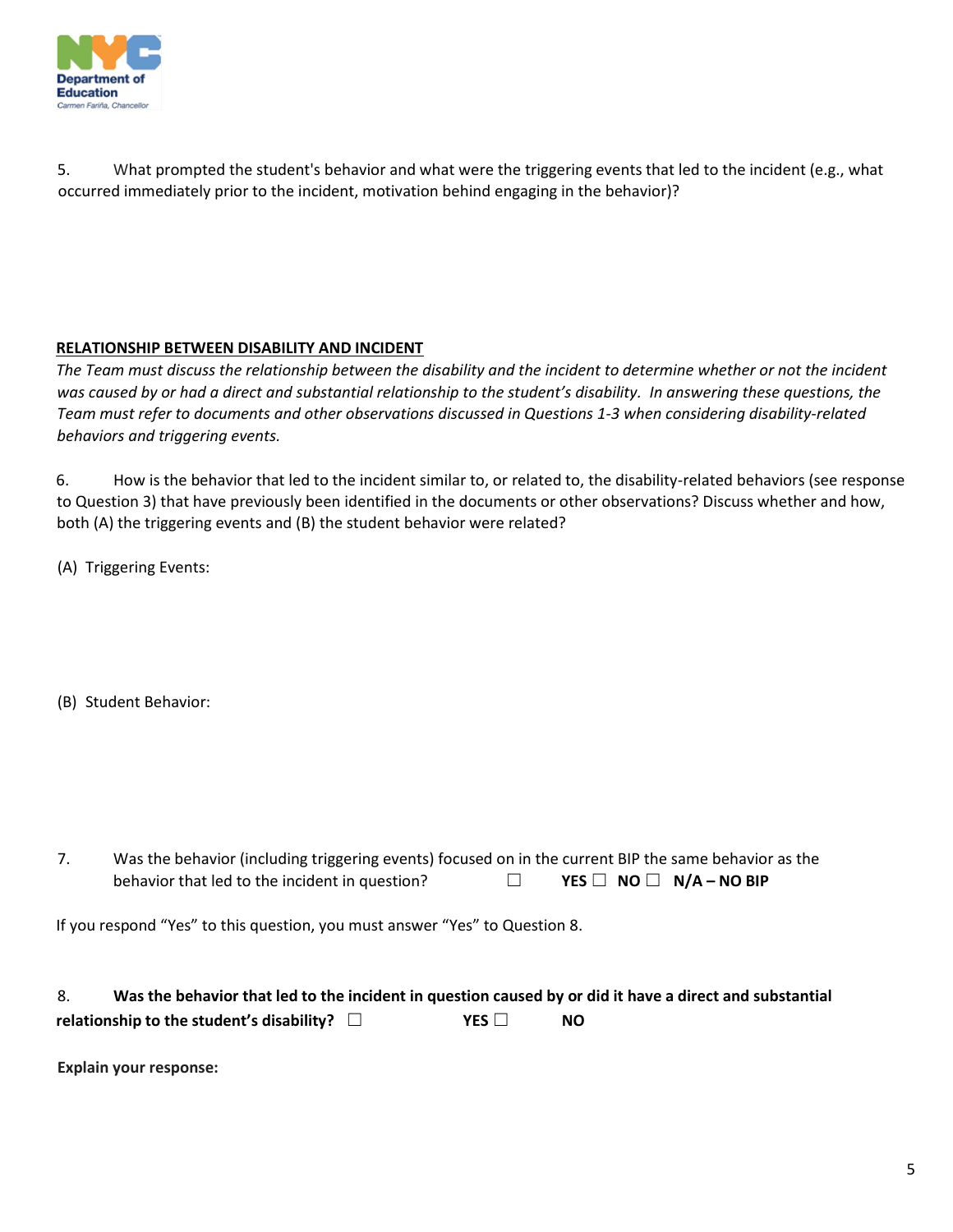

#### **IMPLEMENTATION OF PROGRAM AND SERVICES**

*The MDR Team must discuss whether the student was receiving the program and all of the services outlined on the IEP and if not, whether the incident was a direct result of the DOE's failure to implement that program and services.* 

 ☐ Check here if the student did not have an IEP at the time of the incident (e.g. DOE was "deemed to know" or student has a 504 Plan). If the student did not have an IEP at the time of the incident, a response for Question 9 is not required.

#### **9. Was the conduct in question a direct result of the DOE's failure to implement the student's IEP?**

- **YES YES The IEP was not fully implemented and there was a direct impact on behavior.**
- **NO The IEP was not fully implemented, but there was no impact on behavior.**
- **NO The IEP was fully implemented.**

**Explain your response** (If applicable, list areas of non-implementation and describe whether, and how, there was an impact on the student's behavior)**:** 

If the MDR Team concludes that the answer to either Question 8 or 9 is "YES," the behavior is a manifestation of the student's disability

If the MDR Team concludes that the answer to both Questions 8 and 9 is "NO," the behavior is not a manifestation of the student's disability.

## **POST-MEETING FOLLOW UP ITEMS**

Determination of a Manifestation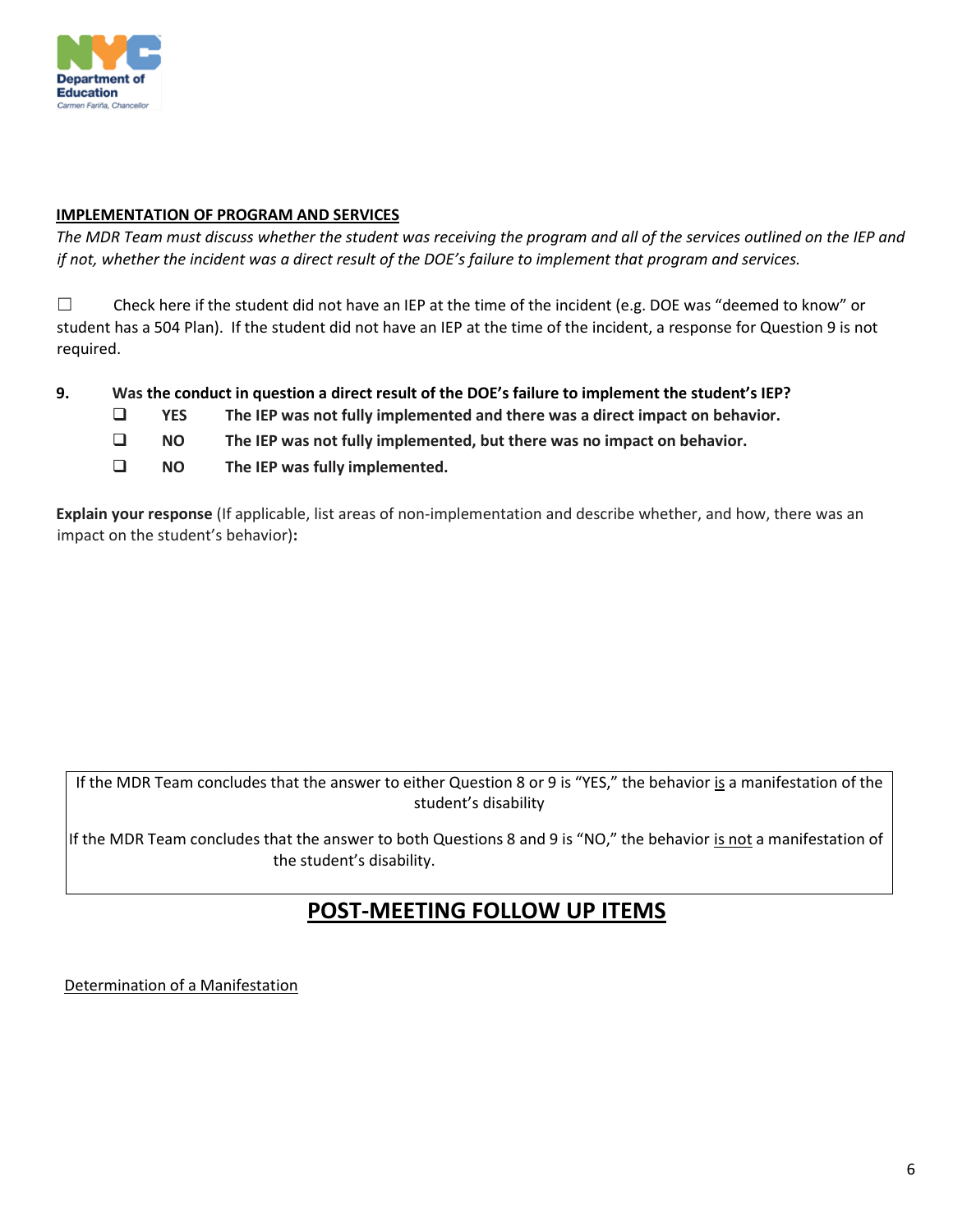

If it is determined that the student's behavior was a manifestation of his/her disability, the disciplinary removal may not be imposed, and, if removed pre-hearing, the student must return to school immediately.<sup>1</sup> The following steps must also be taken if the MDR Team concludes that the action is a manifestation:

- appropriate, a BIP must be developed and implemented immediately. For a student with an IEP, if the student does not already have an FBA, an FBA must be conducted and, if
- reviewed and modified as necessary to address the behavior that resulted in the removal. For a student with an IEP, if an FBA has already been conducted, the FBA must be reviewed to determine whether a new FBA is needed and whether a BIP should be created. If a BIP has already been developed, it must be
- • If the student's IEP or 504 Plan is not fully implemented, steps must be taken immediately to remedy the deficiencies.

#### Determination of No Manifestation

If it is determined that the student's behavior was not a manifestation of his/her disability, the disciplinary removal may be imposed. The following additional steps must be taken:

- • At the next school-based CSE meeting, the CSE must determine whether the student's behavior necessitates conducting an FBA and/or developing or reviewing a BIP.<sup>2</sup> If the student requires an FBA, one must be conducted, and a decision must be made as to whether the student requires a BIP. If the student requires a BIP, it must be developed and implemented immediately. If the student already has a BIP, it must be reviewed to determine if a new FBA is needed to gather new data or if changes need to be made to the BIP.
- The FBA and BIP must be faxed into SESIS upon completion.

#### For Both Outcomes

l

Regardless of whether the behavior is found to be a manifestation of the student's disability, if any member of the MDR Team determines that the educational or related service needs of the student warrant a change in the student's program or a reevaluation of the student, the member must submit a request for an evaluation, an IEP review or a review of the 504 Plan immediately following completion of the MDR.

## **Within 24 hours of this meeting, enter the MDR Record information AND this Worksheet into SOHO if not completed already. These documents can be found in the MDR Queue.**

 **For more information about MDRs, FB!s, BIPs, and other behavioral supports, visit the "Special Education Resources" page within the Special Populations section on the DOE Intranet, [http://intranet.nycboe.net/SpecialPopulations/SpecialEd/pd/behavior/default.htm.](http://intranet.nycboe.net/SpecialPopulations/SpecialEd/pd/behavior/default.htm)** 

<sup>&</sup>lt;sup>1</sup> If a student's misconduct is found to be a manifestation of the student's disability, the student may still be assigned to an Alternate Learning Center (ALC) for up to 45 school days, if charges involving the following offenses were sustained at a superintendent's suspension hearing: (A) Weapons; (B) Drugs; (C) Serious Bodily Injury.

 $2\,$  If the student is attending an ALC, the school should work with the ALC staff to gather the relevant information to create or update the FBA/BIP.